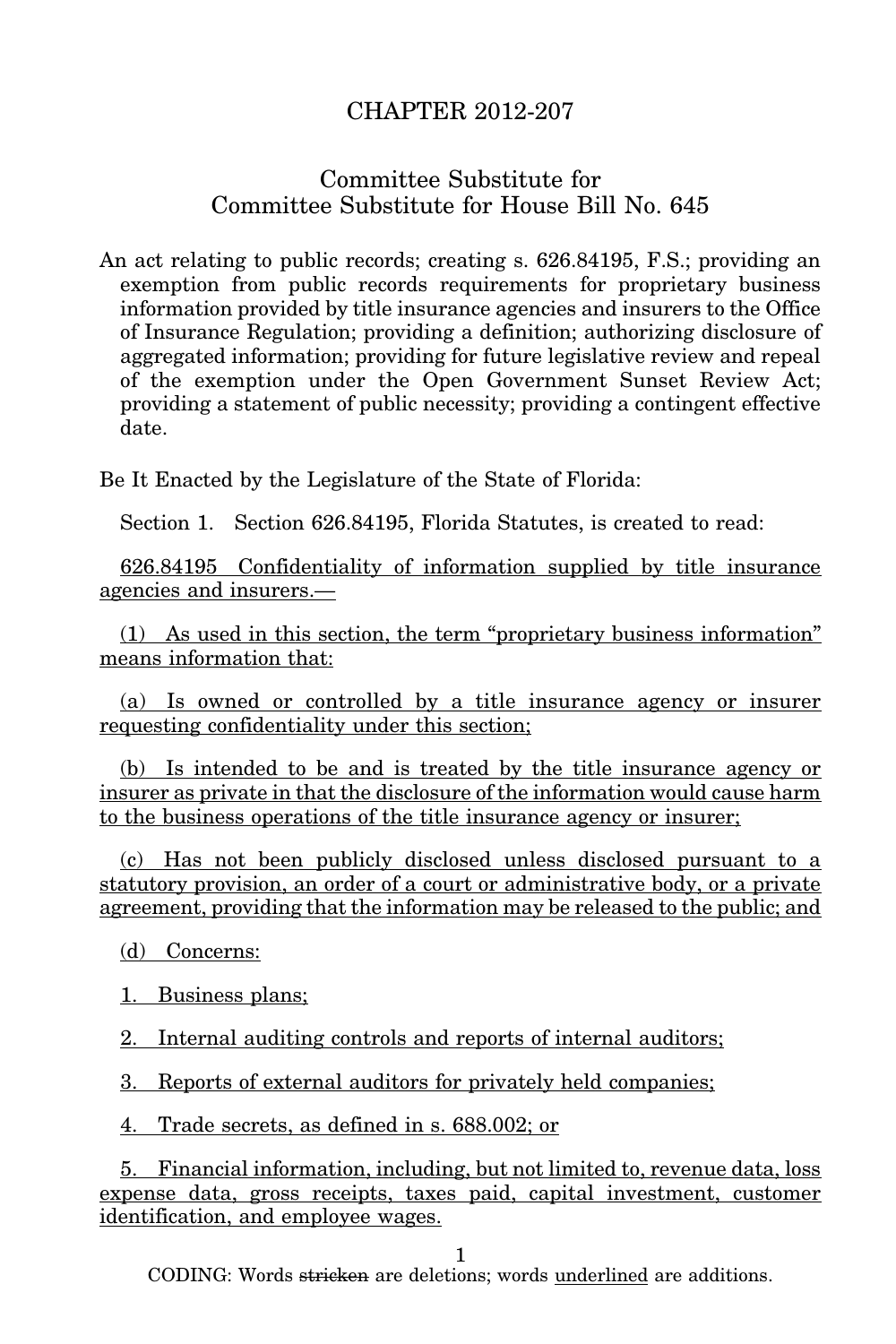(2) Proprietary business information provided to the office by a title insurance agency or insurer is confidential and exempt from s. 119.07(1) and s. 24(a), Art. I of the State Constitution until such information is otherwise publicly available or is no longer treated by the title insurance agency or insurer as proprietary business information. However, information provided by multiple title insurance agencies and insurers may be aggregated on an industry-wide basis and disclosed to the public as long as the specific identities of the agencies or insurers are not revealed.

(3) This section is subject to the Open Government Sunset Review Act in accordance with s. 119.15 and shall stand repealed on October 2, 2017, unless reviewed and saved from repeal through reenactment by the Legislature.

Section 2. The Legislature finds that it is a public necessity that proprietary business information provided to the Office of Insurance Regulation by a title insurance agency or insurer, including, but not limited to, trade secrets, be made confidential and exempt from the requirements of s. 119.07(1), Florida Statutes, and s. 24(a), Article I of the State Constitution. The disclosure of information, such as revenue data, loss expense data, gross receipts, the amount of taxes paid, the amount of capital investment, customer identification, and the amount of employee wages paid, could injure a business in the marketplace by providing its competitors with detailed insights into the financial status and the strategic plans of the business, thereby diminishing the advantage that the business maintains over competitors that do not possess such information. Without this exemption, title insurance agencies and title insurers, whose records are generally not required to be open to the public, might refrain from providing accurate and unbiased data, thus impairing the Office of Insurance Regulation's ability to set fair and adequate title insurance rates. Proprietary business information derives actual or potential independent economic value from not being generally known to, and not being readily ascertainable by proper means by, other persons who can derive economic value from its disclosure or use. The Office of Insurance Regulation, in performing its lawful duties and responsibilities, may need to obtain information from the proprietary business information. Without an exemption from public records requirements for proprietary business information provided to the Office of Insurance Regulation, such information becomes a public record when received and must be divulged upon request. Divulgence of any proprietary business information under the public records law would destroy the value of that property to the proprietor, causing a financial loss not only to the proprietor but also to the residents of this state due to the loss of reliable financial data necessary for fair and adequate rate regulation. Release of proprietary business information would give business competitors an unfair advantage and weaken the position in the marketplace of the proprietor that owns or controls the proprietary business information. The harm to businesses in the marketplace and to the effective administration of the ratemaking function caused by the public disclosure of such information far outweighs the public benefits derived from its release. In addition, the confidentiality provided by this act does not preclude the reporting of

2

CODING: Words stricken are deletions; words underlined are additions.